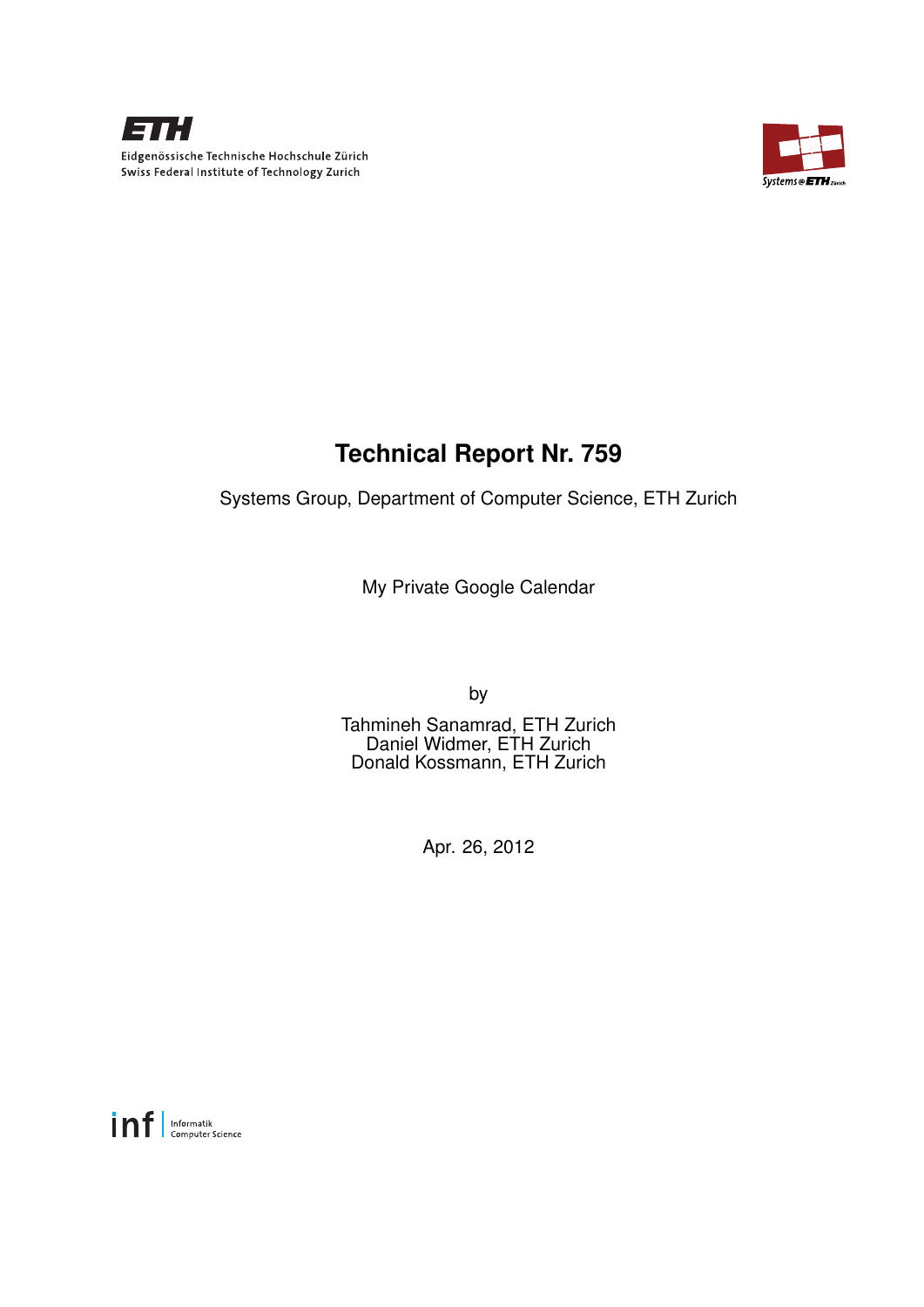#### **Abstract**

Everybody loves Google Apps. Google provides highly available web applications that help you communicate, organize and collaborate from anywhere using different interfaces in the most user friendly and efficient way, without being worried about any IT issues. However, some people still hesitate using Google services because of privacy and trust issues. In this paper, we identify privacy issues in Google Web Applications as a particularly vital problem and propose a solution. In our solution a transparent encryption layer is put between the user and the cloud service provider on a site trusted by the user. This layer accesses the request and response messages passed between the two parties in a fine-grained manner. It applies modern cryptography techniques to encrypt the data without sacrificing functionality and portability of the cloud service. This way the trust of the end user can be reobtained and he or she will be encouraged to further enjoy using web applications such as Google Apps without having to worry about privacy issues.

# 1 Introduction

Trust and privacy play a crucial role in todays applications, as more and more people and companies decide to outsource their data and IT services. There are plenty of cloud data services and web applications that help to organize and store data for free or at a low cost. Still, for some people high availability, up to date features, light-weight interfaces, backup, low maintenance costs and portability on the latest mobile devices seem all to be overshadowed by privacy doubts and suspicions [18, 12]. The goal of this paper is to present a case study on how to enforce privacy on top of a popular service, i.e., Google Calendar.

This paper makes several contributions. The first contribution is the proxy architecture that suggests having a security middleware as a transparent encryption layer on a site trusted by the client. Although using a security middleware is not a new idea, and has been exploited in several previous works such as [14, 19], the idea of having a proxy server in the security middleware that inspects and accesses the http message body, selectively encrypts/decrypts its content in a fine-grained manner, thereby preserving all the functionalities and the original APIs, is a novel approach. The main advantage of this architecture is the transparency of the complicated encryption mechanism and the key management towards the end user. Also, given the variety of mobile devices that embed various cloud data services, our approach assures a device-independent installation and thereby portability is guaranteed.

The second contribution of this paper is a novel encryption scheme. Since the user expects the functionality of Google calendar with additional security on top, a strong, displayable, searchable and shareable encryption schema needs to be devised. In order to fulfill the vital calendar requirements, first of all, an acceptable security level needs to be provided; to achieve this a probabilistic encryption scheme seems to be a wise choice. On the other hand, since searchability is also an indispensable feature of a web calendar, a deterministic encryption scheme appears to be the way to go. To meet both of these requirements, we are using a hybrid encryption scheme. First, we are using an AES-128bit in Cipher Block Chaining mode to ensure a CPA-secure encryption, then we combine it with a one-way collision-resistant hash function namely SHA-2. This combination not only guarantees a CPA-secure encryption scheme, but also allows us to search for events even in the shared calendars (more on this in section 3).

The third contribution of this paper is the key management and salt distribution among the users. The main problem to be solved here is the calendar sharing issues between users in the same or different proxies. Not only the users need to be able to view the calendar entries of other users(from the same or different proxy), but they also should be able to search for entries across all the shared and non-shared calendars while keeping the privacy of each single user intact. There are multiple ways to distribute and manage keys. Also to be safe against rainbow attacks, an additional salt needs to be added to the plaintext, so both keys and salts need to be managed and distributed in a secure and reasonable way (more on this in 3.4).

The fourth contribution is the composition and orchestration of different components on the middleware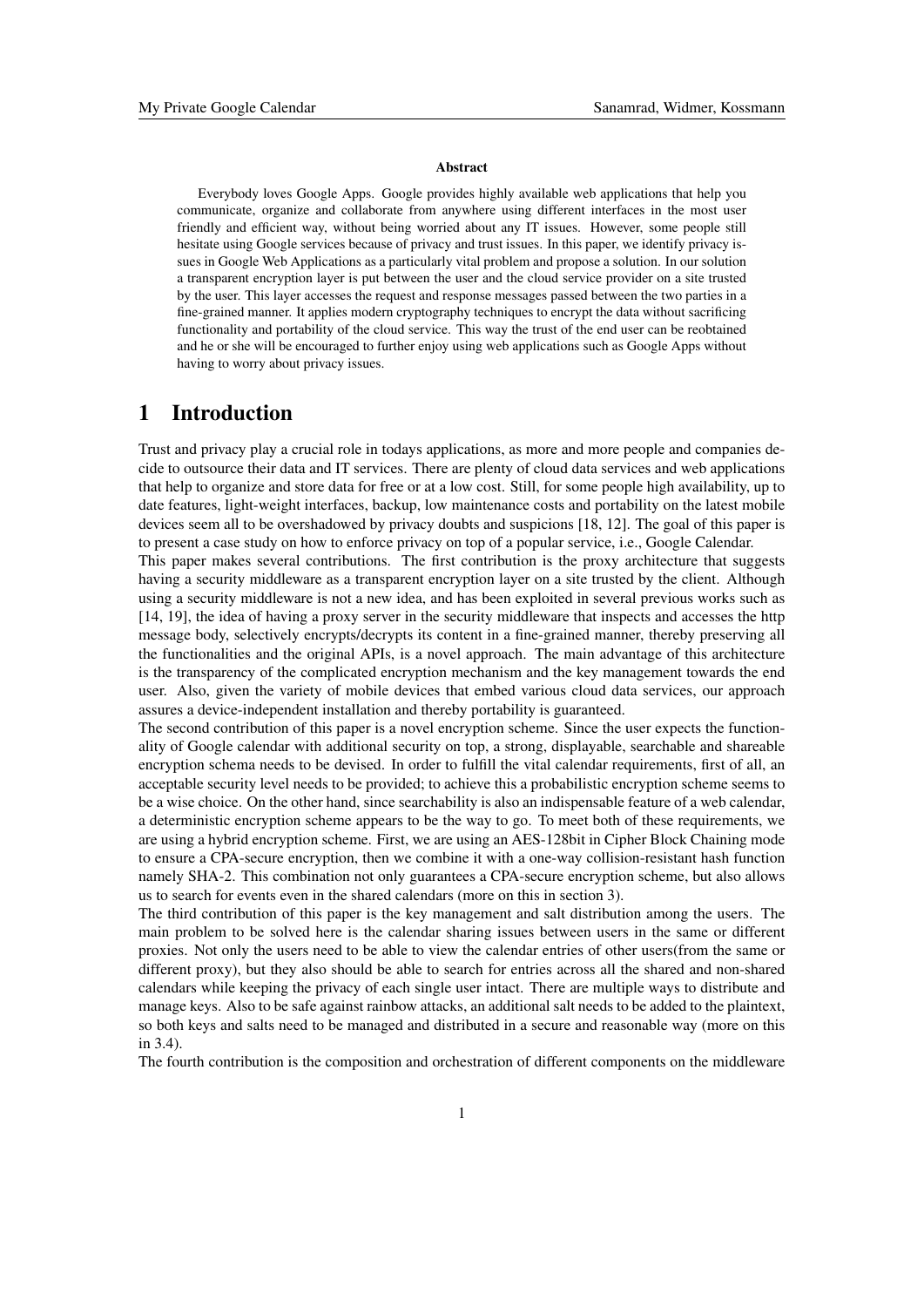to rebuild the functionalities of our Google Calendar case study, while preserving privacy of the users. Along the way, many interesting problems have been addressed and new techniques have been devised. For example, one of the essential features of a web calendar is the ability to send and receive invitations. In our case, the event should be encrypted and the invitees should be hidden from the cloud service provider. To achieve this, an SMTP server component has been added to the proxy middleware, so that invitation messages get decrypted before being forwarded to the invitees. This way we assure both the privacy of the event content and the invitees.

*Organization.* The remainder of this paper is organized as follows: In section 2 the architecture of our approach is being discussed and compared against other possible approaches. In section 3 the security challenges will be discussed, including the encryption scheme and the key management issues. In section 4 the orchestration of the components to provide the required functionalities are being demonstrated. Afterwards in section 5 implementation will be briefly discussed along with the set up and configuration efforts that need to be done. Finally, in section 6, benchmark results will be shown to give the reader an approximation of his or her expectations from the system in terms of response time after adding the proposed encryption layer in between. In section 7, we will discuss the related work and eventually conclude this paper in section 8, while adding the future work prospects.

# 2 Proxy Architecture

In this section we will first explore different possible approaches to provide security for the end user given our case study, Google calendar. The main idea is to replace the plain text content entered into the Google calendar's web interface with a ciphertext before submitting the request to Google. In order to accomplish this, there are two possible approaches as shown in figure 1:

- 1. Having a rich client that takes care of the replacement
- 2. Adding a level of indirection between the client and the service provider

In the next subsection we are comparing these two approaches and eventually justifying our chosen approach.

#### 2.1 Rich Client vs. Proxy Middleware

As shown in figure 1(a), currently the users directly use the API of the cloud service provider and submit their requests in plaintext. Although an SSL connection is established between the user and the cloud service provider, the data stored and processed on the cloud side is in all plaintext.

To have the data encrypted before submission, there are two possible solutions. The first, as shown in 1(b) is to implement a new user interface on the client side, and add an additional encryption method that takes care of the security before submitting any request into the cloud. In our case study, Google actually provides a neat *Calendar Data API*[3] that enables the users to access its calendar methods, such as create, edit, and invitations, while giving them a lot of flexibility to design their own desired user interfaces. A considerable amount of documentation has been written and dedicated to support developers who use this API. Its client library supports multiple common programming languages such as .NET, Java, PHP and Python[3]. On the other hand, given the variety of the devices and hardware architectures, implementing such a user interface for each and every device out there is a cumbersome task with a high development cost. Additionally, the current user interfaces already provided by the cloud service providers are efficient and friendly enough. Another disadvantage is not only the high development cost but also the end user has to undergo a lot of installation and set up efforts on every single device she or he has.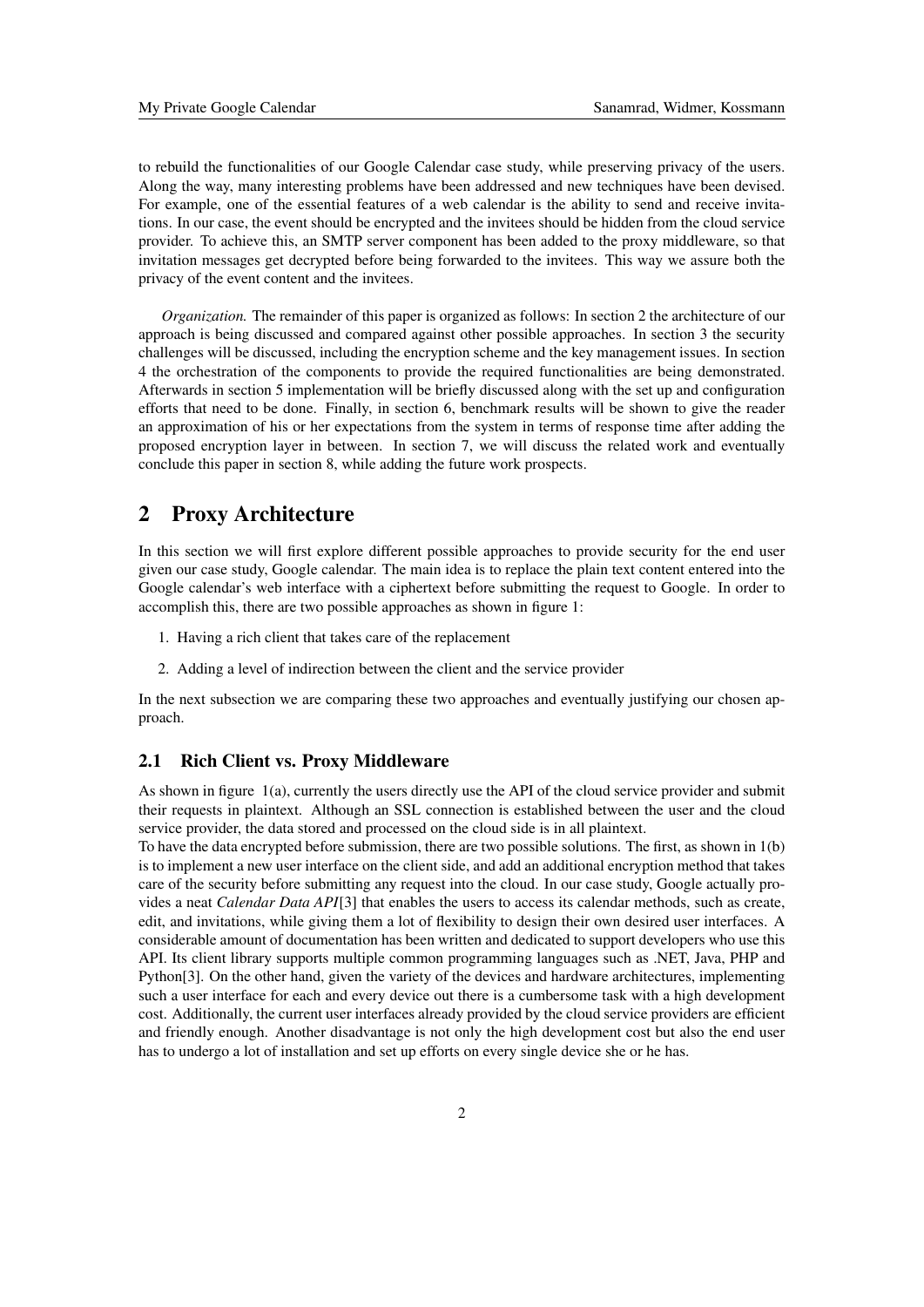The second approach that is proposed in this paper and is shown in 1(c) adds a level of indirection between the user and the cloud service provider. This level of indirection resides on the user's trusted site and is a proxy server that acts as an intermediary for requests from clients seeking resources from the cloud service provider. The first advantage of our approach is that the client accesses the proxy server using the same API as the one provided by the cloud service provider; this assures the transparency of the seurity mechanism to the end user, so the user should not even be aware of the encryption process going on behind the scenes. The second advantage is the very low installation cost for the user; all that the user needs to do is to route the relevant traffic through the proxy middleware, and the rest is taken care of by the middleware. The third advantage is the portability of our approach. This way all the user's devices can keep their current well provided and maintained interface of the cloud service provider and only route their traffic through the proxy middleware.



Figure 1: Comparing different approaches

In the next section, the core components of the middleware proxy and their interactions in order to make our system work and achieve our desired goals will be introduced.

## 2.2 Make it work!

As already discussed in the previous subsection, there are several advantages associated with the proxy architecture. Having a security middleware has previously discussed in the database encryption research area in [14], or in some works related to the Internet data storage security such as [19], but the proxy middleware gives us an additional ability to further inspect the traffic and provide selective fine-grained encryption on the most sensitive fields. This way the amount of encryption is configurable to adjust the non-functional requirements of the user, such as responsiveness along with privacy while preserving the full functionality of the service. The first step to build such a proxy middleware is to identify its crucial components as follows:

- *Proxy server*. As shown in figure 2, the client connects to the proxy server on the middleware, requesting some service from the cloud service provider. The proxy server evaluates the request according to its filtering rules. If the request is validated by the filter, the proxy provides the resource by connecting to the cloud service provider and requesting the service on behalf of the client. Basically, the proxy server interferes in all the traffic passing between end user and the cloud service provider. The proxy server's interference is through an ICAP server.
- *ICAP Server*. ICAP stands for Internet Content Adaptation Protocol which is used to extend transparent proxy servers, as it is shown in figure 2. This lightweight http-like protocol is specified in RFC 3507[15]. This component adapts the content of the http messages by performing the particular value added service (content encryption/decryption) for the associated client request/response.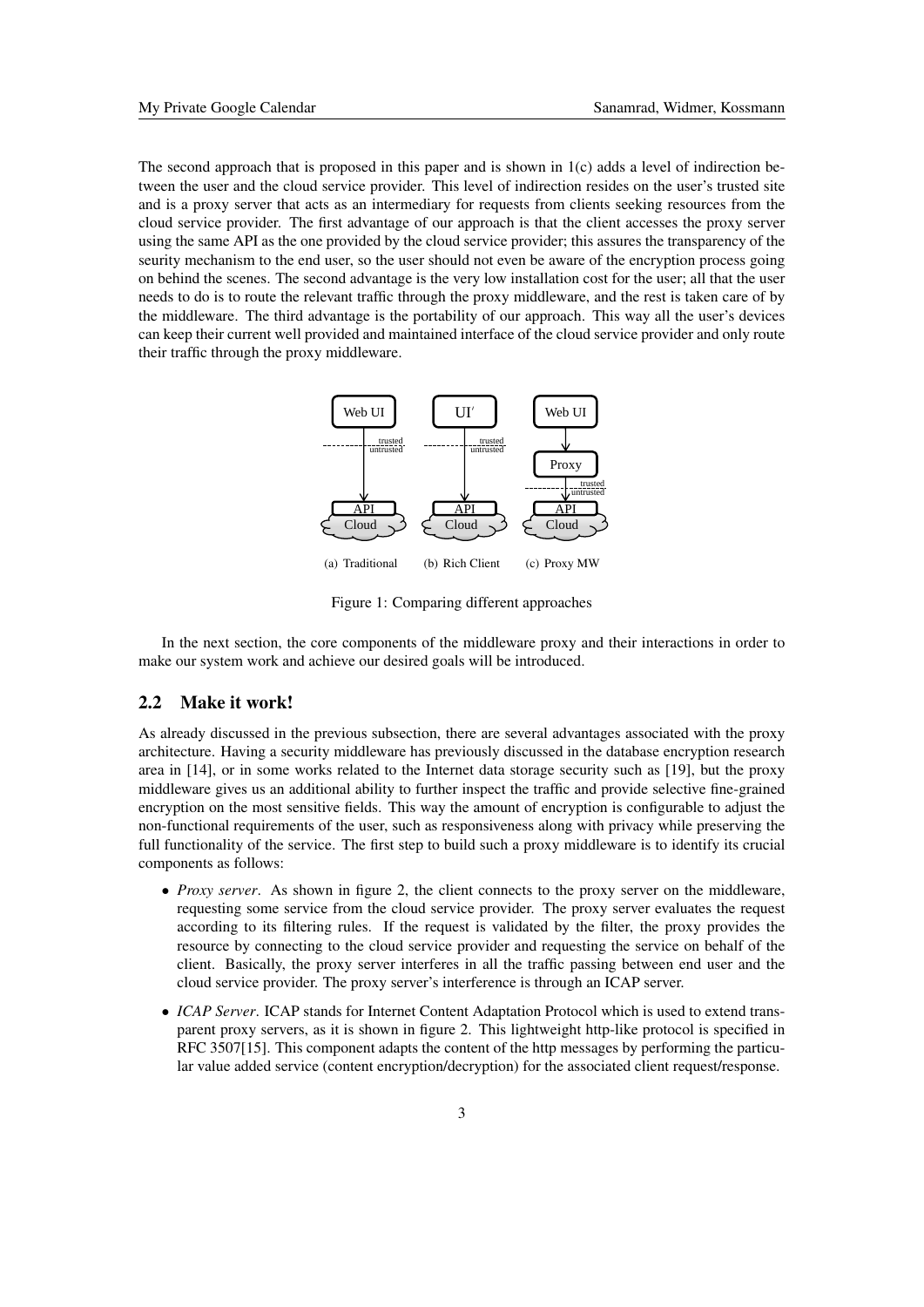• *Database*. The database keeps track of the registered users' information such as their ac



Figure 2: Our Architecture

Having the data encrypted in a fine-grained manner, we need to make sure that the chosen encryption schema is not only secure enough but also the functionalities of the cloud service are preserved. Thus, the second contribution of this paper is the unique encryption schema that has been composed to fulfill the functional and non-functional requirement of our case study, i.e. Google Calendar. The encryption schema is a hybrid scheme composed out of the most secure and advanced available encryption schemes. There has been several problems being addressed by our encryption schema as follows:lfill the functional and non-functional requirement of our case study, i.e. Google Calendar. The encryption schema is a hybrid scheme composed out of the most secure and advanced available encryption schemes. There has been several problems being addressed by our encryption schema as follows:

- CPA-Secure Encryption
- Search and Inforamtion Retrieval
- Calendar sharing and key distribution

Those items listed above are all functional and non-functional requirements that were challenging to achieve given our case study, which is Google Calendar, and our goal which is to provide privacy on a fine-grained level while preserving all the functionalities. In the next section we will describe our proposed encryption scheme that solves the above mentioned issues in a novel way in more depth.

## 3 Security

One of the main contributions of this paper is the functionality preserving encryption scheme. In this section first we introduce the basic encryption scheme used, and analyze its security.

#### 3.1 Encryption Scheme

As described in the previous section, the main idea is to read the plain text data out of the user's request and replace it with a ciphertext before it hits the cloud service provider. Choosing a proper encryption schema was quite challenging since not only data should be displayable but it also has to be searchable. For this matter we have selected a combination of symmetric key encryption and hashing. The reason to choose a symmetric encryption is first because our case study has a single point of encryption/decryption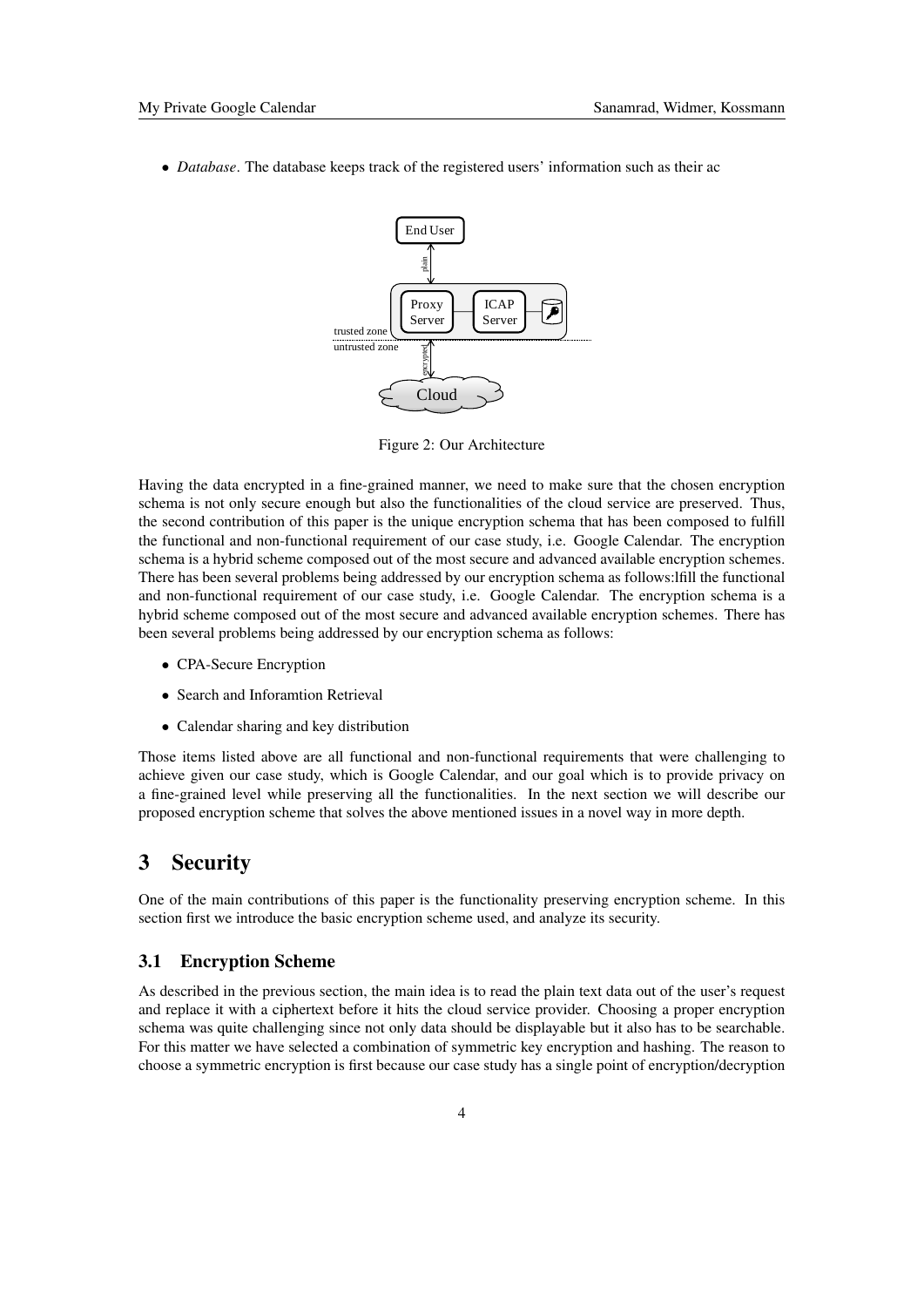which is in the proxy middleware, and the second reason is that asymmetric encryption is computationally hundred to thousand times more expensive.

Among the symmetric-key algorithms, we have chosen *Advanced Encryption Standard(AES)* that is one of the most recommended[20, 13] encryption standards that gets a lot of attention from the security community in terms of analysis and cryptanalysis. To be more concrete, we have chosen AES with a key length of 128-bits<sup>1</sup>. Additionally to introduce more randomness we make use of a probabilistic encryption schema by having AES operating in *Cipher Block Chaining(CBC)* mode. As also illustrated in figure 3, a random *Initialization Vector(IV)* is first chosen; then, each of the remaining ciphertext blocks is generated by applying the pseudorandom permutation to the XOR of the current plaintext block and the previous ciphertext block[20]. Since we want to have a stateless encryption schema, we are encrypting the initialization vector with another key in *Electronic Codebook(ECB)* mode which is deterministic, and then concatenate it to the ciphertext.

In the remainder of this subsection we will analyze the security of our encryption scheme so far with the



Figure 3: The basic encryption scheme

possible attack scenarios.

#### Security Analysis

The most basic attack scenario is the *Ciphertext-only attack*, where the attacker is given only a series of outputs  $enc_k(plain)$  for some inputs plain unknown to the attacker[20]. This attack scenario is easily launchable in our case study under the assumption that attacker has access to the data stored on the public cloud or he is listening to our communication channel. It has been stated in [20] that any secure encryption scheme must have a key space that is not vulnerable to exhaustive search; Thus, AES-128 bit is a safe option of course under the condition of having a strong key chosen for encryption.

The next and stronger attack scenario is the *Known-plaintext attack(KPA)*, where the attacker is given pairs of inputs and outputs  $(plain_i, enc_k(plain_i))$ . KPA is one of the most probable attack scenarios in our case study, under the assumption of having some background knowledge about the user. In this case attacker can verify his guesses about some of the events in the user's calendar and discover the key. Again

 $10f$  course having a 256 bit key is much stronger but also computationally more expensive, thus we can ignore the additional security gain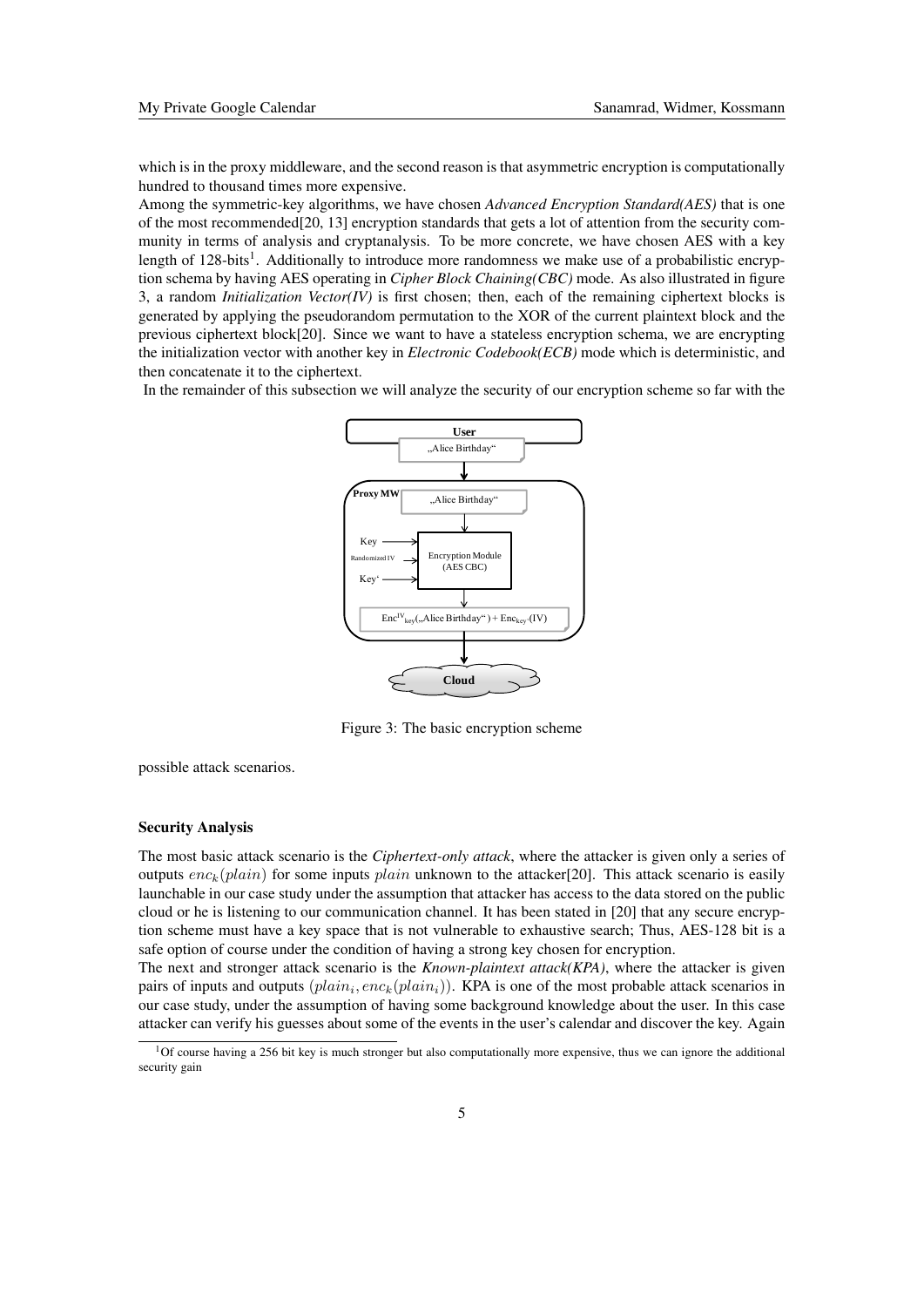$\text{AES}^2$  was explicitly designed to address concerns regarding the short key length and block length of the previously widely used encryption scheme called *Data Encryption Standard(DES)* to be secure against KPA[20].

The last and strongest attack scenario regarding our case study is the *Chosen-plaintext attack*, where the attacker is given  $(plain_i, enc_k(plain_i))$  for a series of inputs  $plain_i$  that are chosen by the attacker[20]. This scenario requires an active attacker that sends plaintext and receives ciphertext. This attack is also probable, when an attacker who has access to the ciphertext also registers to use the proxy service. According to the literature[20], no deterministic encryption scheme can be secure against chosen-plaintext attacks. Rather, any CPA-secure encryption scheme must be probabilistic. Thus, we are using a probabilistic mode of operation of AES, which is the Cipher Block Chaining mode.

### 3.2 Search on Encrypted Data

For many people the main reason to use a computer based calendar is its search functionality. So far, our encryption schema consists of the randomized encryption of the entry and the randomized element being encrypted deterministically. Assume now we have a search query like *"birthday alice"*. With the current encryption schema it is impossible to find the event and retrieve it because:

> $enc_k("Alice Birthday") \neq enc_k("birthday alice")$  $enc_k("Alice Birthday") \neq enc_k("Alice birthday")$  $enc_k("Alice Birthday") \neq enc_k("alice birthday")$

Thus, our approach should not only to encrypt the whole entry exactly as the user has entered it in terms of upper or lowercase and whitespaces to display it correctly to the user, but also it should tokenize and normalize the user's entry and store them separately for the *search* to work. As we know, from an information retrieval aspect, whatever we do with a document in terms of tokenization, normalization, stop word elimination and stemming, we need to apply also to the query[21]. Using a probabilistic encryption scheme will not allow us to reconstruct what we have stored in an encrypted fashion in the public cloud. Therefore, to make the calendar entries searchable, we store the hash of the tokens along with their probabilistic encryption in the public cloud as shown in figure 4.

*Toward a secure hash function*. Most cryptographic hash functions take a string of any length and produce a fixed-length hash value. We have chosen  $SHA-2[11]^3$  The final output of our suggested encryption schema is demonstrated in figure 4. For example, an event entitled *"Alice Birthday"* is being processed through two separate modules, one is responsible for the CPA-secure encryption and the other is responsible for the information retrieval.

One of the main advantages of our approach is the transparency of the security process to the end user. Thus, we can strengthen or weaken our encryption scheme on the middleware, yet it appears effortless to the end user. In the next subsection we analyze the security implications of our enhanced encryption schema storing additionally SHA-2 hash of the tokens in the public cloud.

#### Security Analysis

Since we have additionally hash the tokens to be stored in the public cloud. It is important to analyze the security of the chosen hash function. First of all a strong hash function needs to meet the following essential security requirements:

*Preimage Resistance*. Given a hash *h* it should be difficult to find any message *m* such that *h=hash(m)*.

<sup>&</sup>lt;sup>2</sup>AES can be considered the replacement of DES which was broken in the latest challenge in 22 hours in a known-plaintext attack attempt[20]

<sup>&</sup>lt;sup>3</sup>SHA is short for Secure Hash Algorithm and is designed by National Security Agency(NSA).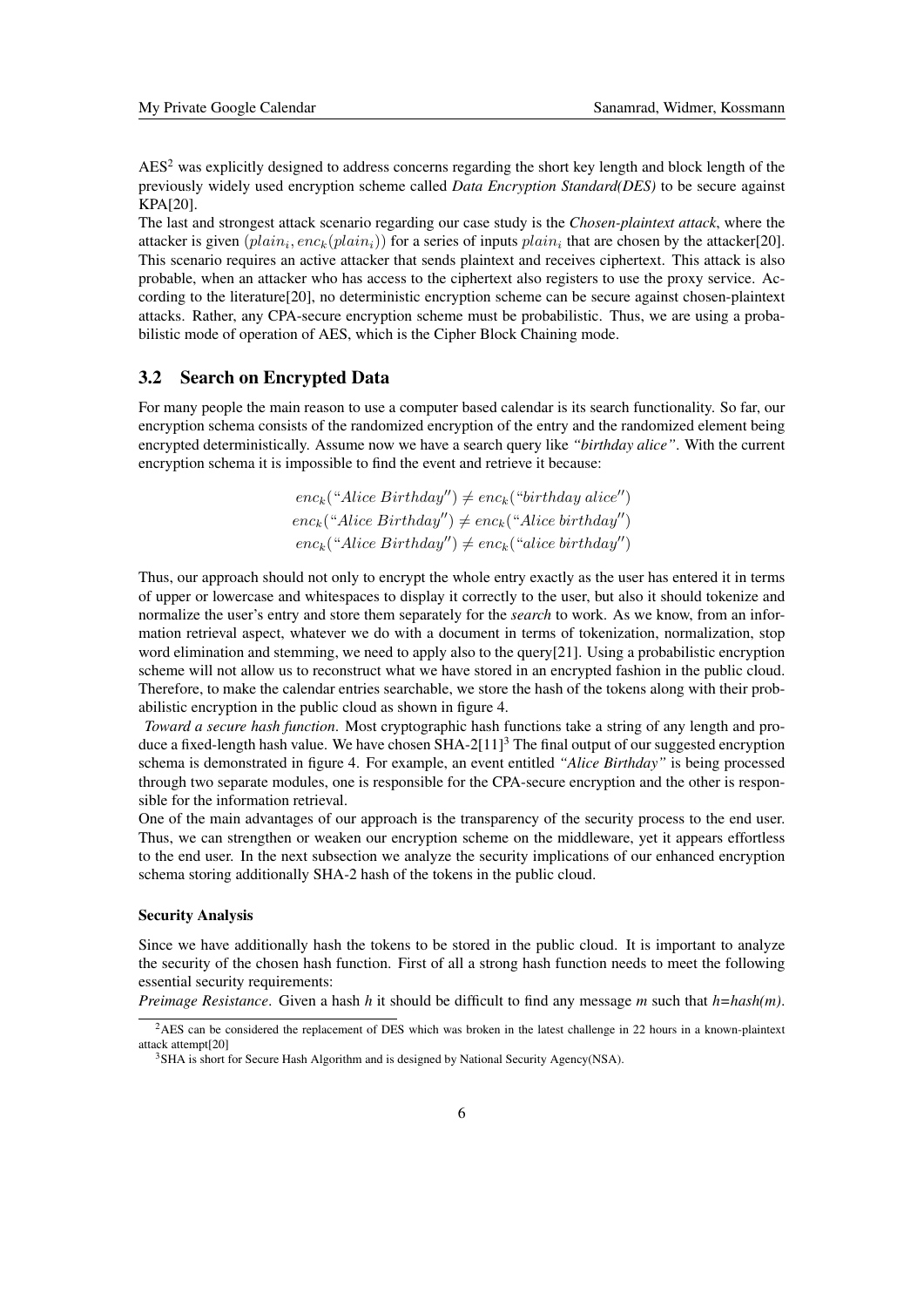

Figure 4: The complete encryption scheme

This concept is related to the one-way function property. Functions that lack this property are vulnerable to preimage attack.

*Collision Resistance*. A function *h* is collision resistant if it is infeasible for any probabilistic polynomialtime algorithm to find a collision in *h*.

A non-reversible, collision-resistant hash function is still prone to some potential attacks as will be described in the following: *Rainbow Table*. Rainbow tables are precomputed tables for reversing cryptographic hash functions[22]. Thus, we include a large *salt* value to prevent these kind of attacks by ensuring that each token is hashed uniquely. In order to succeed, an attacker needs to precompute tables for each possible salt value; hence, the salt value must be large enough otherwise an attacker can make a table for each salt value.

*Correlation Attack*. In our case study the data sets are the events in a calendar. The main problem here is that a lot of statistics and correlations can be extracted given that SHA-2 is deterministic. so the attacker can build a correlation graph for the identical tokens and due to the repetitive nature of the events in the calendar and their distribution, some tokens can be easily guessed. For example, birthdays are yearly events, so an adversary can easily assume that a hashed token that is yearly repeating corresponds to the plaintext *"birthday"*. Another example is when the adversary knows that the user is a professor and a conference is taking place at certain days that has been marked on the calendar, he can guess the plaintexts. Therefore, in order to be secure against this kind of attack we suggest the following solution:

*Bucketization*. This method suggests using a hash function with collisions. This way an adversary cannot be able to ever verify his guess easily, since the token correlation between events do not leak information anymore. Afterwards, the encrypted event will be decrypted on the middleware and through postprocessing efforts the additional false positives are eliminated. This approach has been suggested and implemented in several searchable database encryption literatures[14, 16].

#### 3.3 SSL Interception

As we know, most web applications including Google's are accessed via HTTPS, a protocol that establishes a secure connection between the browser and Google's servers. In other words, Google uses SSL(Secure Socket Layer) protocol which encrypts the segments of network connections above the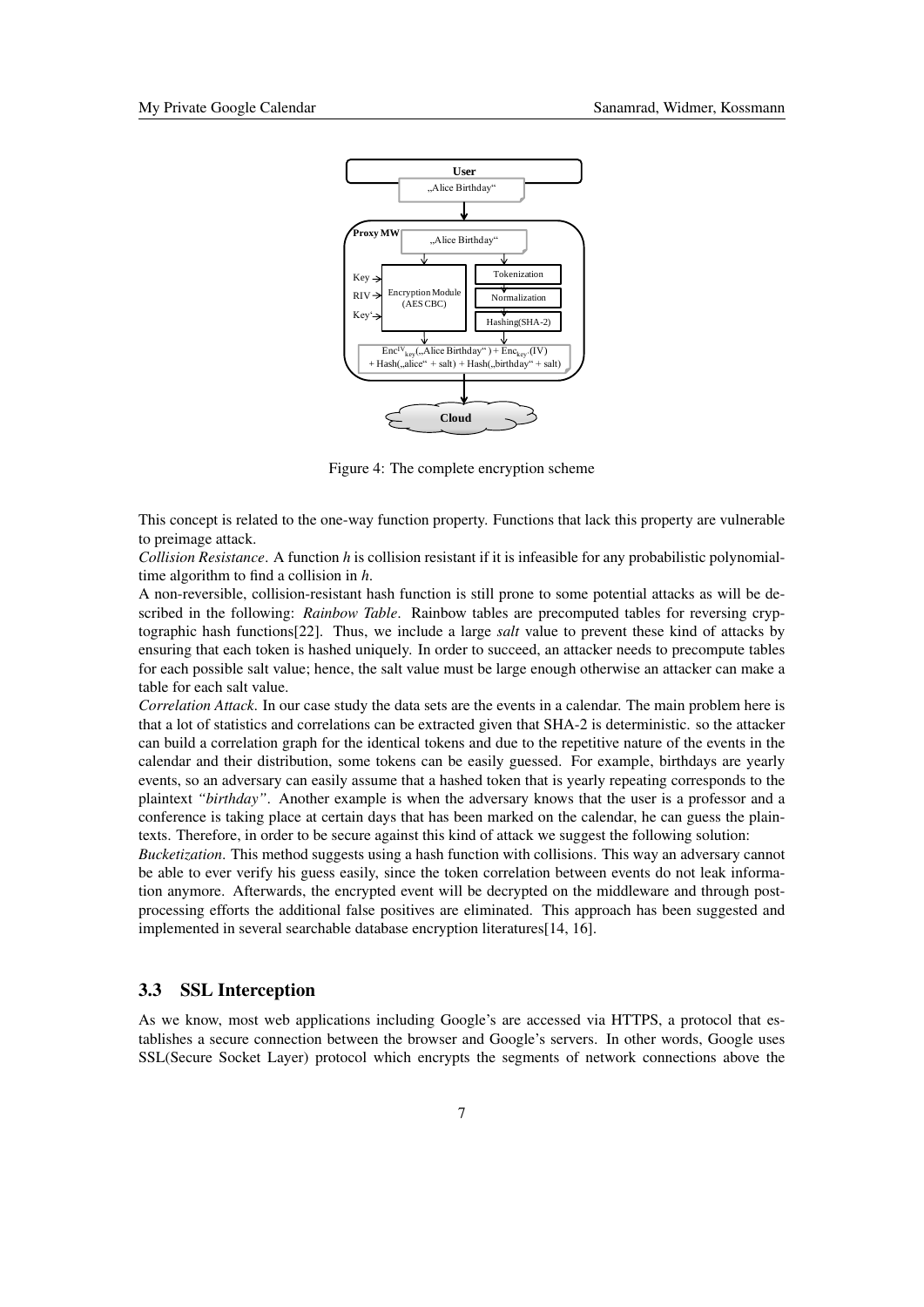Transport Layer, using asymmetric cryptography for privacy and a keyed message authentication code for message reliability. Coming back to our approach, normally a proxy server should(would) not be able to read the content of the message as an intermediary between the Google and end user. Nevertheless, some proxy servers offer options to decrypt SSL traffic and allow transparent SSL traffic redirection; thus, instead of having an encrypted SSL tunnel between the end user's browser and Google's server, as shown in figure 3.3, our proxy server terminates the Google's SSL traffic at the proxy level. Sequentially, the ICAP server extracts the content to be encrypted and reconstructs the HTTP message on its way to the Google server. The adapted content is then sent to the end-user, while presenting a forged SSL certificate to the users browser. In other words, our middleware basically performs something similar to a Man in the middle attack, but the big difference is that the user agrees to give our middleware the permission to access and replace its contents. An illustration of this flow is shown in figure 4.1.



Figure 5: SSL Interception: At point 1: the original Google certificate gets terminated by the proxy and at point 2: a forged certificate which the user already trusted travels back to the end user.

We have different options to intercept the SSL connection. One possible way is that the the end user needs to confirm a certificate exception on his browser for the first time visiting the google.com/calendar. Indeed, this is the option we have chosen, since it has minimal configuration effort for both the end user and proxy middleware. Another approach is that the user installs our root CA Certificate in the Trusted root Certificate Authority list of his browser. This might be difficult for home users, but this is actually what IT departments of companies do all the time. Our certificate can then be signed by verisign. However, no reputable Certificate Authority will sell us a certificate for the google.com domain. Another option is that we offer an additional web interface, similar to http://www.onlineanonymizer.com/ [8] which allows the user to access the calendar through our website. This website could have a legitimate SSL certificate (which is signed by a trusted party such as VeriSign or similar). There might be a legal issue with this second approach: We are basically serving Google's content through our own website. However, one could argue that this is the exact same thing as onlineanonymizer.com is doing and therefore it would all be fine.

#### 3.4 Key Management

As explained in previous section, in order to encrypt an event we need to have a key and an initialization vector. The IV is generated by a pseudorandom function in order to be CPA-secure[20]; the IV is then concatenated and stored with the encrypted event in the public cloud. However, the key is kept on the trusted middleware! Here, another challenging issue emerges that deals with the key management, particularly since in our case study the calendars can be shared among multiple users.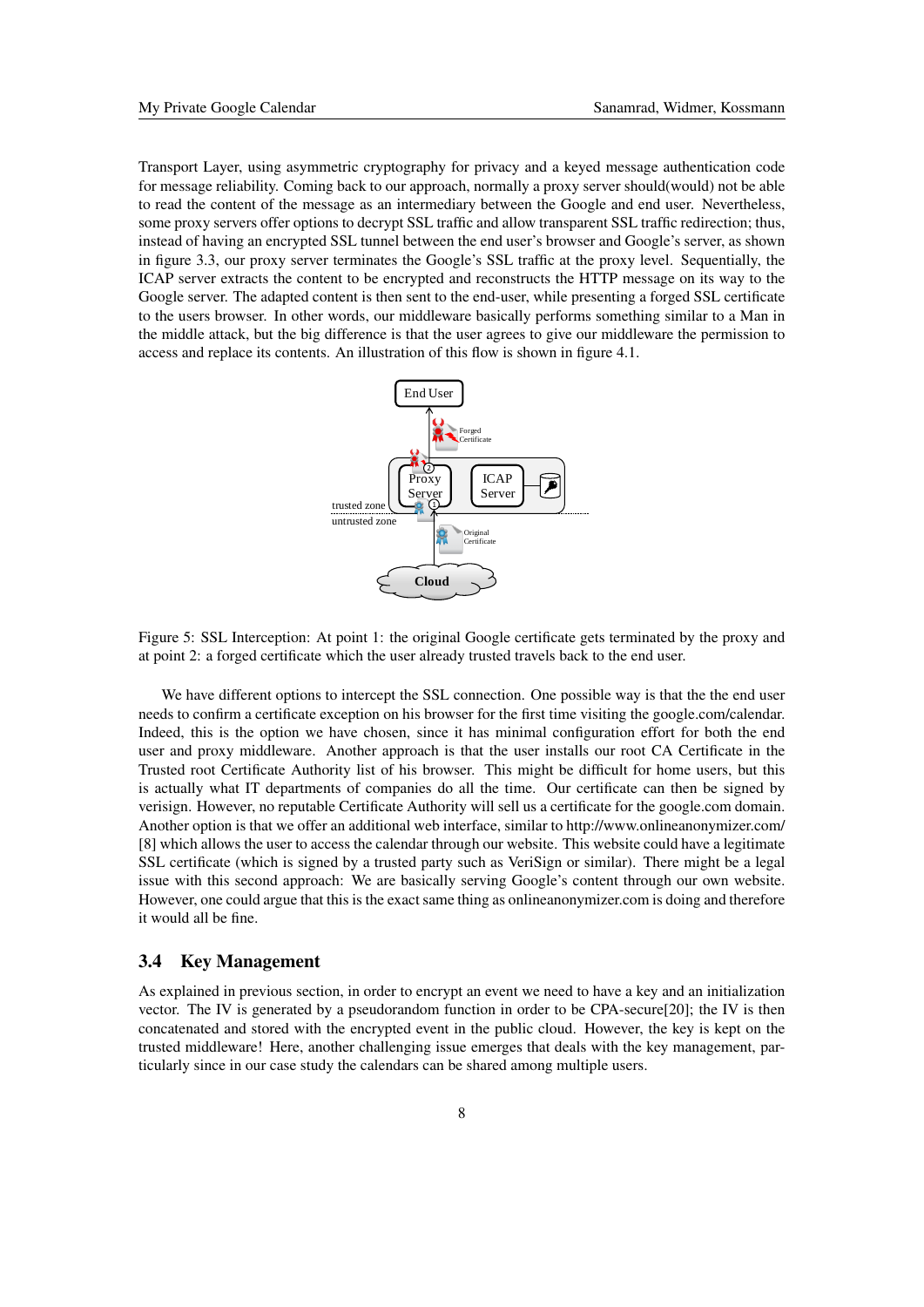The data model of the Google Calendar combined with our proxy middleware is shown in figure3.4. According to this schema, a Proxy has several users who subscribed to it for the security service, a user



Figure 6: Data Model

can have several calendars and a calendar can be *shared* among several users. Thus, we have again several options for the number and the way we distribute keys among proxies, users and calendars.

*One key per proxy*. All the events of each proxy user are encrypted using one key. This indeed leads to a trust issue between the proxy users. Since they have the same key, a chosen-plaintext attack scenario can easily be launched to discover the key. However, using the AES in CBC mode makes it impossible for the adversary to succeed. Another disadvantage is sharing a calendar; if user A shares a calendar with somebody using the same proxy, everything will be fine, but as soon as the user A shares it with user B from proxy B, the encrypted events can no more be retrieved unless the user shares his/her calendar key. This way the key management and trust issues will hardly be control *One key per user*. If we would have one key per user, again when a calendar is shared by user A, he has to disseminate his key. This seems to be an open door to all of user A's calendar data to user B, i.e. user B has the key to all shared and unshared calendars of user A.

*One key per calendar*. Calendar sharing is solved by each calendar having its own key. If user A shares a calendar with user B, he also shares the key of the shared calendar, but user B cannot decrypt the events of the users of proxy A, neither can he decrypt other calendars of user A.

#### 3.5 Salt Distribution

In section 3.2 we have discussed that we need to use a strong salt for our hash function in order to be secure against precomputed *rainbow tables*. In this section we will discuss how the salt should be distributed. In order to search for a query like *"Alice Birthday"*, proxy middleware needs to reconstruct the tokens stored in the public cloud. If the salt is distributed on the proxy, user, or calendar level, provided that a user might have shared calendar from other users in other proxies, and since we do not know in beforehand in which calendar the search result resides, the search functionality will break. This is because the tokens could not properly be reconstructed to produce all the hits. Thus, we will need a salt per event, i.e. same tokens have the same salt, independent of to which calendar, user or proxy they belong. As an example we might use a hash function like the following to produce the salt:

$$
Hash(token) = SHA2(token + SHA2(token))
$$

It is highly recommended not to openly publish what kind of hash function is used to avoid constructing rainbow tables. One might argue that this is not secure enough, still there are multiple ways as discussed in section 3.2 that can make our approach safer by introducing for example false positives to the result set, and eliminate them on the proxy middleware by some additional post-processing efforts.

# 4 Functionality

Encrypting the data changes the functionality of the cloud service in multiple ways. Therefore, adjustments were required to be applied to some of the features of our case study example, Google Calendar.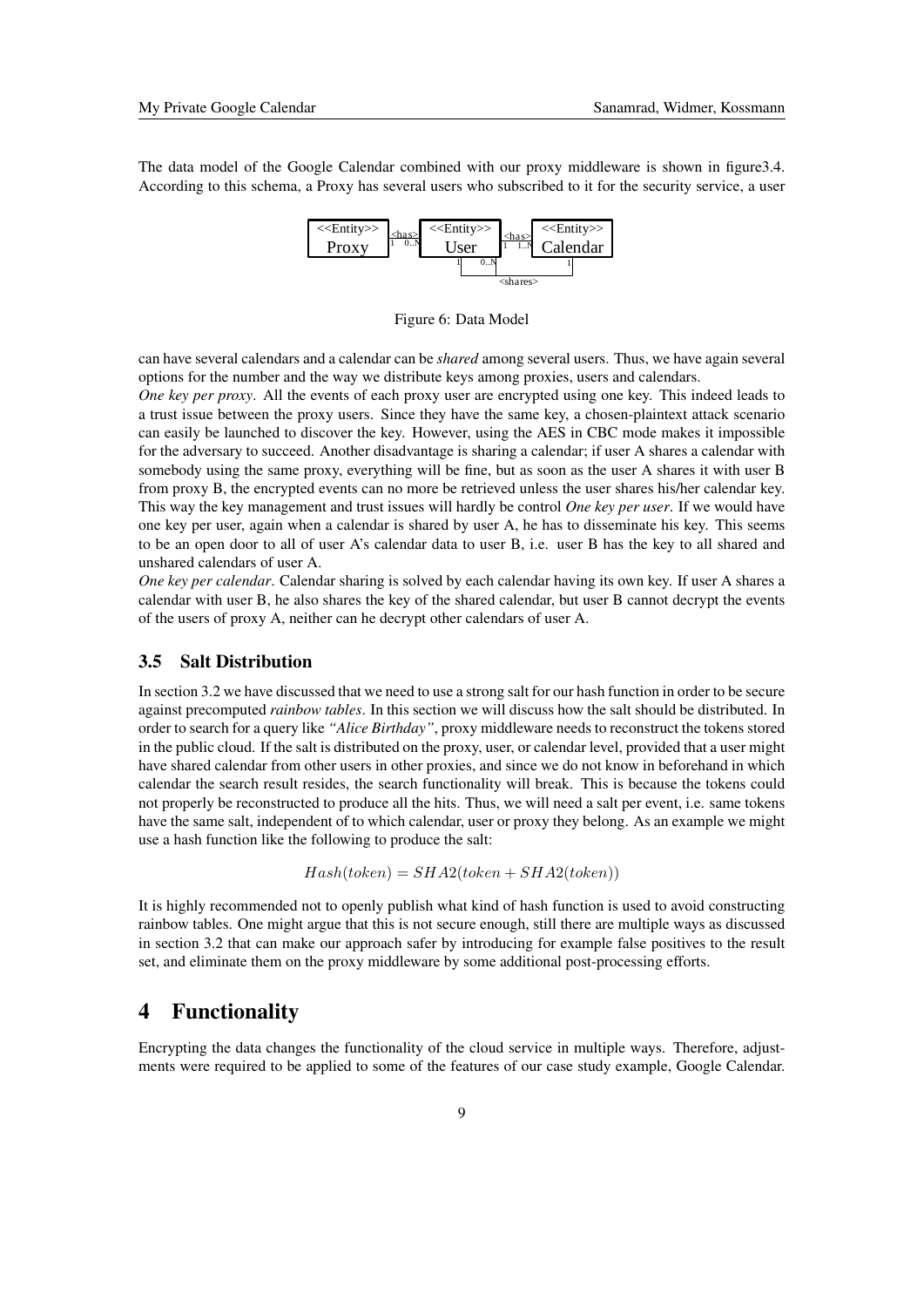In the remainder of this section, first we will introduce the important features of our case study and then describe the adjustments required to preserve the functionalities. We believe that these adjustments are not only specific to our case study, but they can be applied to a lot of similar scenarios.

## 4.1 Create, Display and Edit Events

In the case of event creation, display or edit, as shown in figure 4.1, in the first step the user enters plaintext event data and POSTs the request to the proxy server. Each request has a URL and a message body. Depending on the request URL, the corresponding script on the ICAP Server begins to process the request by extracting and encrypting the event data. In the fourth step, the reconstructed message is being forwarded to the cloud service provider by the proxy server. Finally, a response is sent back to the user through the proxy. Depending on the content of the response, it might get decrypted on its way back to the user.



Figure 7: Request and Response Sequences

As discussed earlier, one of the main contributions of this paper is the fine-grained information extraction and encryption. Here, we want to take a closer look on what information is being extracted from an http message body and what processes are being done on the extracted content. In our case study, a *calendar event* has multiple properties such as title, date, time, etc. As described in section 3, there are a few processes performed on the plain text before being sent to the cloud such as tokenization, narmalization, hashing, etc. In table1 you will see what properties go through which transformations and why.

| . .           |              |                          |          |                       |                     |
|---------------|--------------|--------------------------|----------|-----------------------|---------------------|
| Property      | Tokenization | Stop Word Elimination    | Stemming | Randomized Encryption | <b>SHA2 Hashing</b> |
| Event Title   |              |                          |          |                       |                     |
| Date          |              |                          |          |                       |                     |
| Time          |              |                          |          |                       |                     |
| Repeatability | X            | $\overline{\phantom{a}}$ |          |                       |                     |
| Where         |              |                          |          |                       |                     |
| Calendar      |              |                          |          |                       |                     |
| Description   |              |                          |          |                       |                     |
| Guests        |              |                          |          |                       |                     |

Table 1: Properties of a Calendar Event and the applied Transformations by the proxy middleware ( '-' means: not applicable)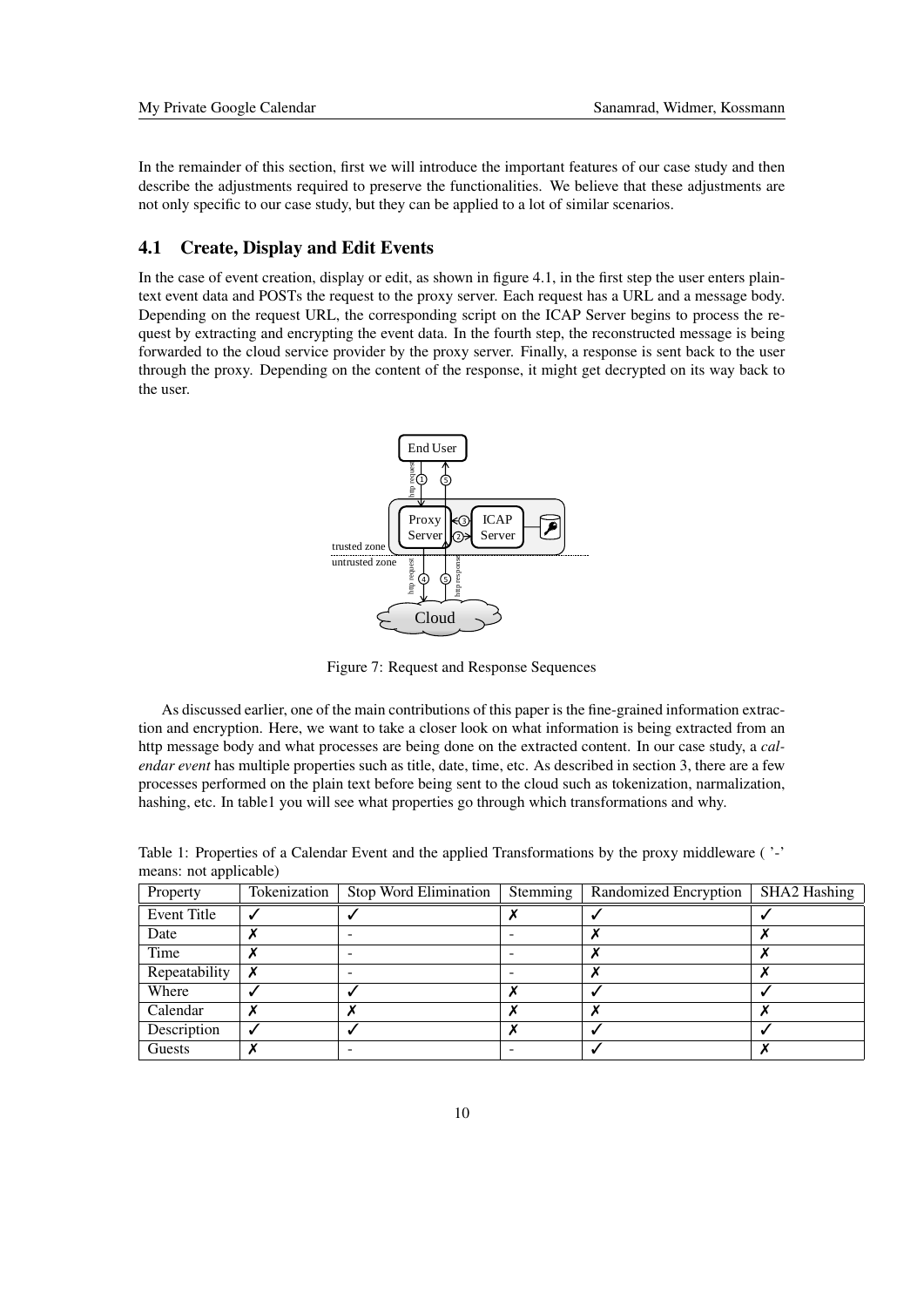*Table Summary.* Beginning with the tokenization process, its main use is to support search, therefore the fields that search is performed upon such as *Title*, *Where* and *Description* are being tokenized, their stop words are being eliminated, hashed and stored in the public cloud. Currently *stemming* is not provided by Google calendar search; we can however, provide a better searchability to our users by supporting also stemming. *Date* and *Time* are not being encrypted due to the complexity they will introduce; what we have observed while encrypting *Date* and *Time*, was that events are prefetched based on a specific time-frame by the web interface; Hence, encrypting them strongly interferes with the prefetching mechanisms of the web application on the client side. Generally, the properties that are kept in plain are the ones whose additional security gain is considered negligible, at least for now.

*Confidentiality of the past!* As we have progressed with the encryption, an important question showed up. What do we do about the events in the past? One solution could be to encrypt them too. Nevertheless, the public cloud already got hold of them, so encrypting them does not improve privacy. As a result, we have left them unencrypted and consequently unretrievable by our search mechanism. There is also a security aspect to it; the hash of the past events can easily be verified since the public cloud has(or had) their corresponding plain text. The future hashes with a high probability can be repetitive events from the past, thus a lot of new hashes will be disclosed immediately.

## 4.2 Search and Information Retrieval

Preserving the search functionality was particularly challenging, since the data needs to be retrieved and displayed back to the user as he had entered it, yet it should also be searchable. Therefore, we need to store the whole event title, word by word(i.e. no stop word elimination), in the correct case(i.e. no normalization) and with all the whitespaces(i.e. no whitespace elimination). Nevertheless, encrypting the whole phrase will not allow us to search for a single word, hence we are using another method along with the randomized encryption to make the events also searchable. Therefore, for each event we tokenize, eliminate stop words, normalize tokens, and hash them before sending them to be stored in the public cloud. As typical to information retrieval, "Whatever you do with the document, you should do with the Query"[21]. Consequently, a user-entered query in the search box of the calendar should be tokenized, stop-word eliminated, normalized, and hashed as the original event, since he might submit a query with an arbitrary mix of tokens in lower or upper case using, but still the matching event should be retrievable. The security drawbacks are discussed and avoided partly in section3.2. Stemming can also be added as one of the steps, before hashing, but as mentioned earlier since the calendar search is not currently supporting it, we are omitting it too.

## 4.3 Calendar Sharing

This feature has been discussed in detail in section3.4 and section3.5. Again we will summarize here the most interesting challenges and our contributions towards a solution. Google Calendar gives its users the ability to share their calendars among each other. The shared calendar has two specific and very important features:

- 1. Calendar events should be visible to all sharing parties
- 2. Calendar events should be searchable for all sharing parties

One might argue that events should be also editable for the selected parties, but this will eventually be achieved as soon as the solution to the first important feature is found. In table 2 we will take a look at the possible combinations.

*Table Summary.* In this table we see, that in the event of sharing a calendar, there are two different type of parties that could be involved. The first is a calendar that has been shared between people using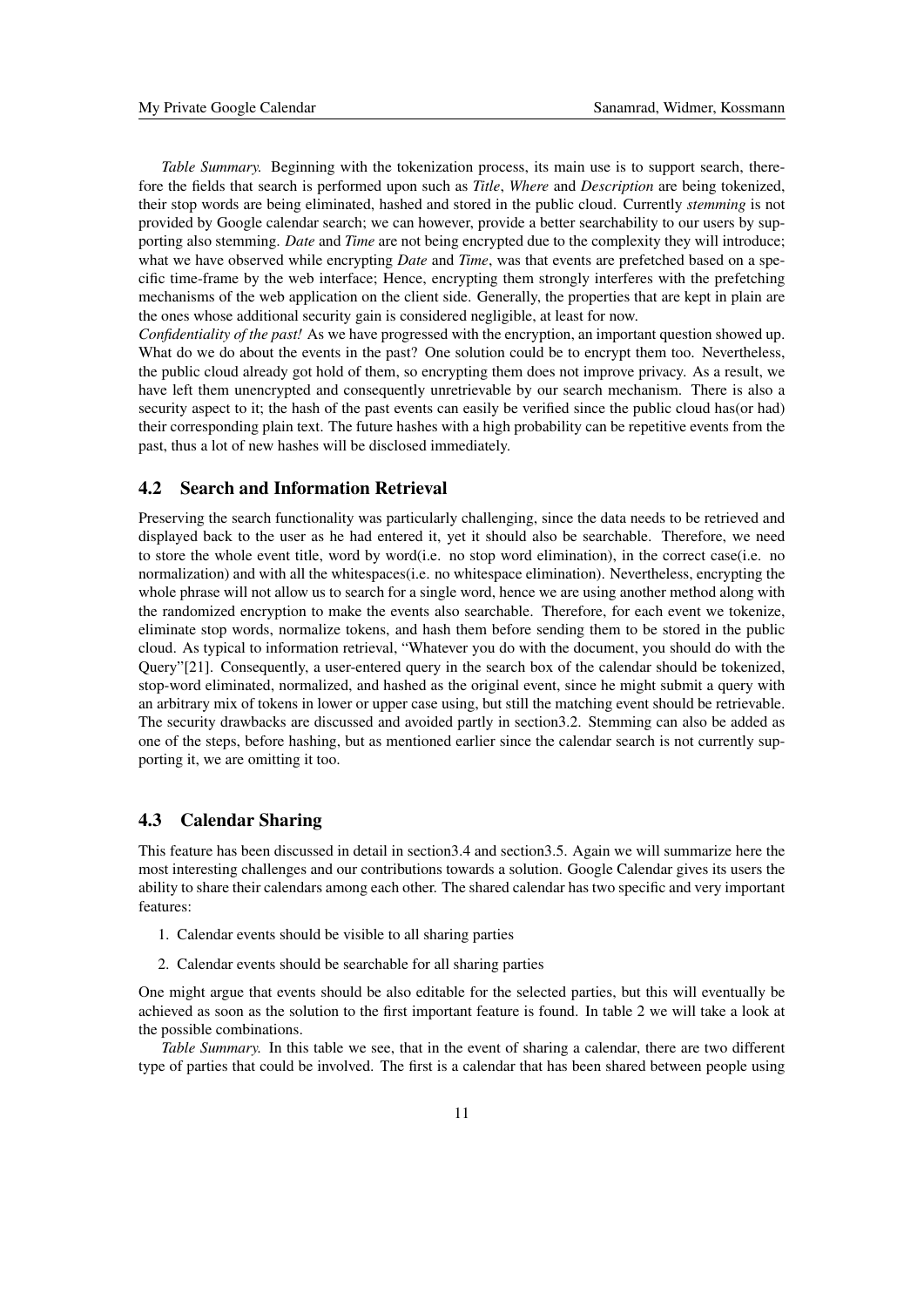| Sharing Party Mix   Calendar Display |                                                                                    | Calendar Search                    |
|--------------------------------------|------------------------------------------------------------------------------------|------------------------------------|
| Same Proxy                           | possible, using same key on the proxy level                                        | possible, using a proxy-bound salt |
| Different Proxy                      | possible, using same key on the calendar level   possible using a token-bound salt |                                    |

Table 2: Calendar Event Property Adjusments

the same proxy. In this case in order to display events, it suffices to have one key for the whole proxy. This is however not the approach we have chosen, since as soon as we add people from other proxies they can no more see the contents and thus we need to find ways to distribute our keys around proxies. More details on this in section 3.4. The same case applies for the hashes of the tokens and their corresponding salt value3.5. The interesting case is when one of the parties does not use a proxy, then he is not able to view or search the shared encrypted calendar.

## 4.4 Invitations

One of the significant features of every calendar application is the ability to send invitations to guests. As part of our Google Calendar case study we have observed the flow of an invitation message being constructed and sent. As shown in figure4.4, the end user adds guests to the invitee list, giving in their email addresses where the invitation message should be sent to. Once the user enters the invitees to the event and adds(or updates) the event. This request is being processed by Google and additionally for each invitee Google creates a unique hyperlink namely a token allowing them to slightly modify the original event by accepting or declining it. Having the message body constructed, the invitation messages are distributed to the invitees. As soon as the invitees receive the message and answer it, the original event will be updated with the number of people attending it.

*Proxy Invitation Model.* Using a proxy middleware in between, will of course impose a slight change



Figure 8: Invitation without Middleware Proxy

in the initial flow of the invitation procedure. The proxy invitation model is one of the contributions of this paper. As shown in figure 4.4, in this model the end user as usual initiates the request by adding guests to an event. In the first step, the plain invitation message is directed to the proxy, where the icap server encrypts the event properties and additionally changes the invitees' mail addresses to some "fake" email addresses. As expected, the encrypted message goes to the cloud service provider where additional tokens are added and the invitations are distributed to their "fake" recipients. The "fake" recipients is actually our proxy middleware that is equipped additionally with an SMTP server. As the SMTP server receives the encrypted messages from Google, it begins decrypting the event and replacing the recipients with their true receivers; Afterwards, it distributes the plain invitation messages to the original invitees.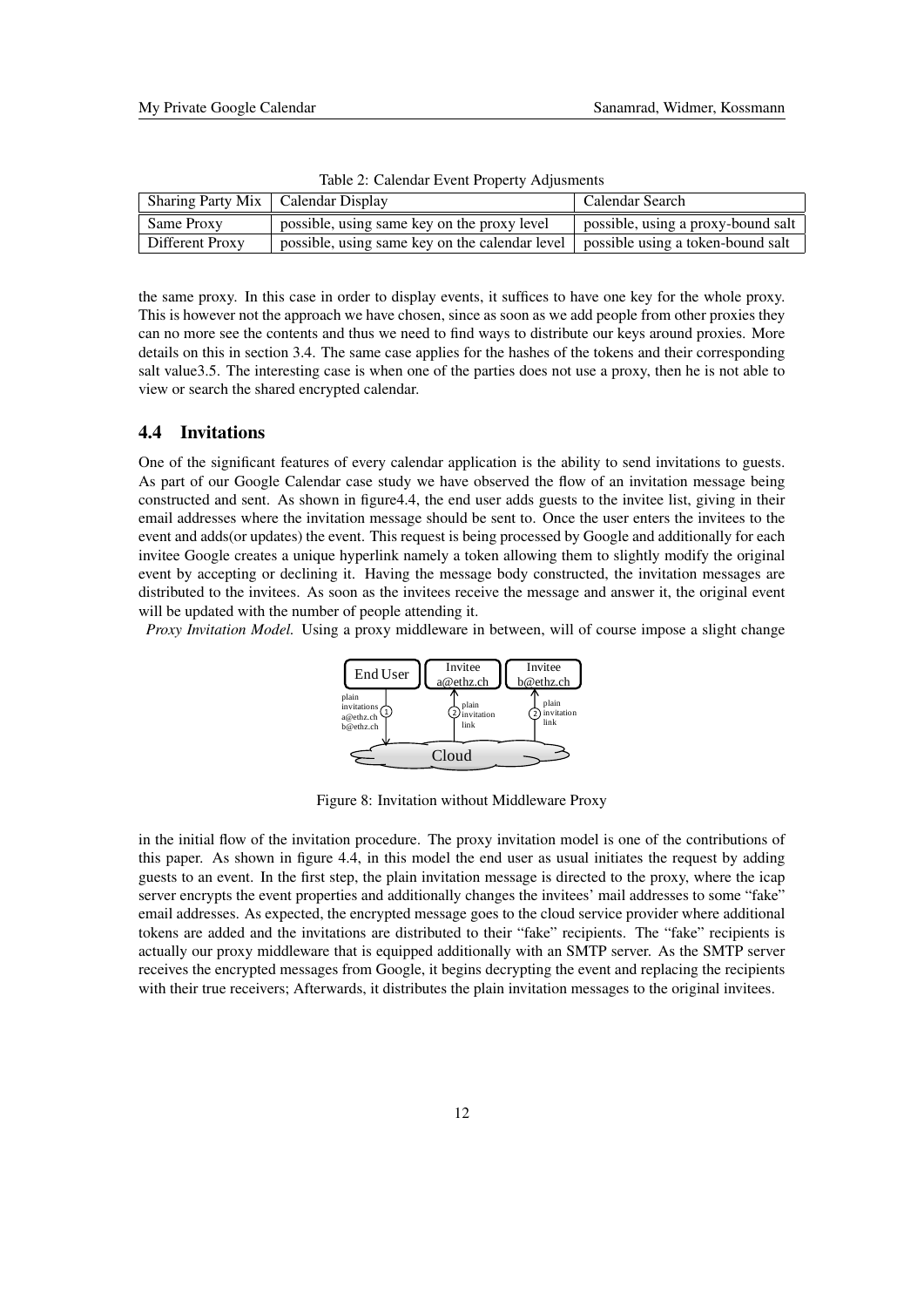

Figure 9: Invitation with Middleware Proxy

### 4.5 Import and Export

Another important feature of a calendar is to import and export calendars as files. In our case study, Google Calendar can import event information in iCal or CSV format, and it can be published or exported in XML, iCal, and HTML formats[4]. In order to import a calendar, the file is first opened by the proxy middleware, the content that needs to be replaced will be encrypted and replaced and then the file is sent over to Google for the final storage. In case of an export, the user makes a request to have his or her calendar exported in a particular format. The Google basically gives the link to the exported file requested by user. Here is where the middleware proxy comes in and before the user can view the file, it takes the file, replaces all its encrypted content by plain text, reconstructs the whole file and forwards it to the user.

#### 4.6 Tasks

As part of our case study, we are also encrypting the Google tasks, since it is also integrated with the Google Calendar. Encrypting tasks are straight forward using the same fine-grained encryption mechanism described in the earlier sections.

# 5 Implementation

One of the advantages of the proxy middleware is its low implementation cost. As already discussed in previous sections, in order to make it work, the middleware proxy should consist of a proxy server, an ICAP server and an SMTP server. In the remainder of this section we will shortly describe the critical configurations we have made and modules we have used to accomplish the fine-grained encryption/decryption task while preserving full functionality of our case study, i.e. Google Calendar.

### 5.1 Proxy Middleware

*Proxy Server.* In our system, we have used squid 3.1[10] as the proxy server. Squid is a free, cross platform and widely used proxy server. Squid has ICAP support, which allows our scripts to perform content manipulation on the traffic captured by the proxy server. Additionally, squid has a feature called *Squid-in-the-middle SSL Bump*[10], that enables ICAP inspection of SSL traffic. This feature is one of the key requirements in our case study, since Google Calendar traffic is mostly encrypted.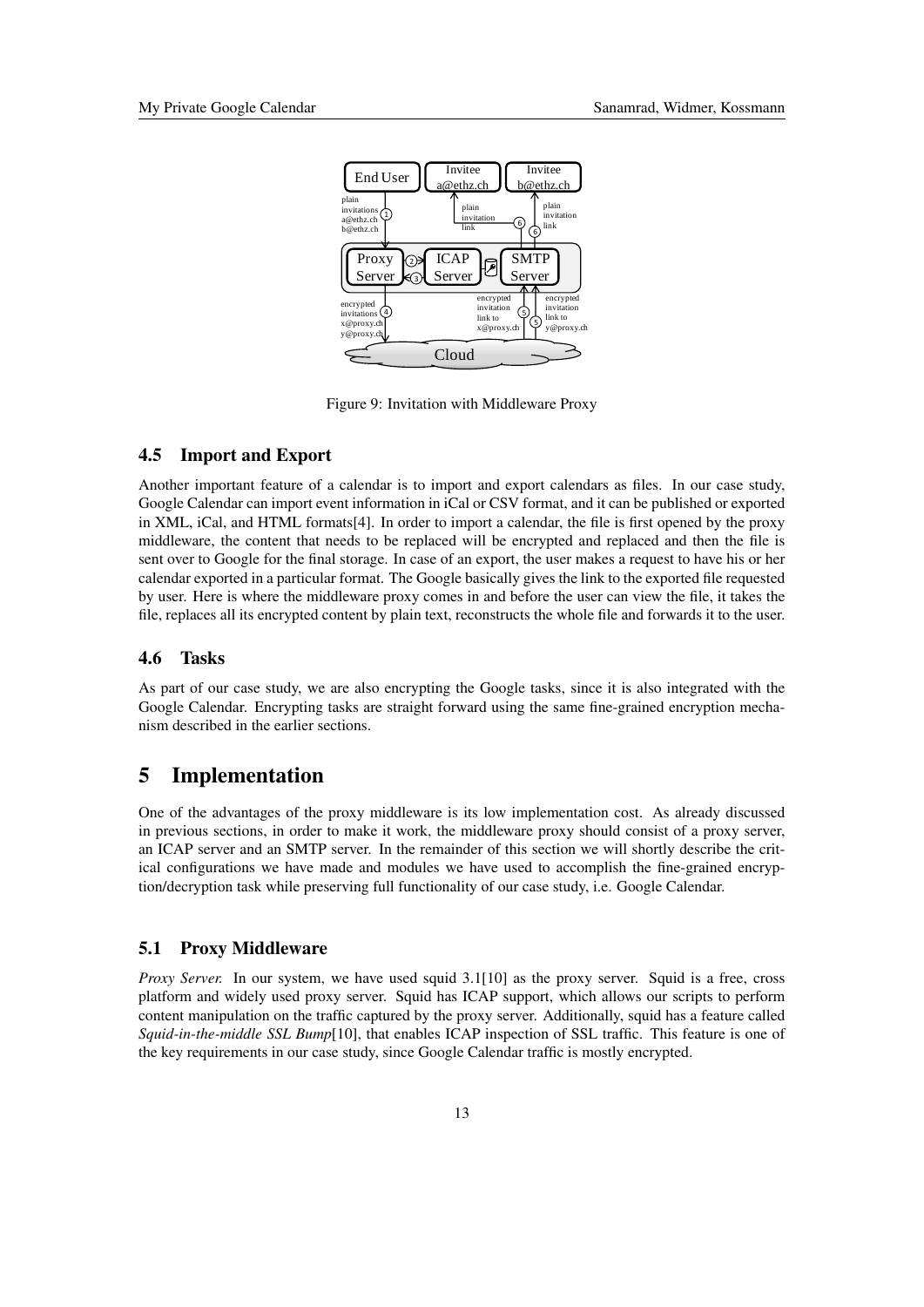*ICAP Server.* The ICAP server is responsible for content inspection and manipulation. We have chosen Greasyspoon[6] as our ICAP server.

*SMTP Server.* In order to have the invitation functionality we need also a mail server. We have chosen Postfix for this task. Postfix implements support for the Sendmail version 8 Milter (mail filter) protocol. This protocol is used by applications that run outside the MTA to inspect SMTP events (CONNECT, DISCONNECT), SMTP commands (HELO, MAIL FROM, etc.) as well as mail content (headers and body). All this happens before mail is queued[7]. This way the invitation emails can be intercepted by the proxy middleware and decrypted before being forwarded to the actual invitees.

## 5.2 End User

One of the main contributions and goals of this paper was to provide the end user with a privacy solution that requires little configuration effort from the end user. We have accomplished this fact by having a proxy middleware to take care of all the content extraction and encryption/decryption leaving the user only with one task, to route his or her cloud service traffic through the proxy.

To route a specific traffic through proxy, the proxy's IP address needs to be added to the browser's settings. A far better and more flexible option would be to use browser extensions to automatically switch between the direct connection and the proxy depending on the traffic requested by the user. For example, a wellknown plug-in is FoxyProxy[2] which is a set of proxy management tools for Mozilla Firefox, Internet Explorer and Chrome.

# 6 Performance Evaluations

Though adding security on top of a cloud service will affect the performance, the added value of privacy is worth it. In the remainder of this section we will present the response time difference perceived on the user's side, as he redirects the requests through the middleware compared to the traditional approach that is directly submitting the requests to the cloud service provider. The Benchmarks were particularly challenging to conduct because the API was the Google Calendar's web interface. Thus, we had to access the browser's API and automate the benchmark process; In order to achieve the benchmark automation on the browser we have used Selenium, i.e. a suite of tools to automate web browsers across many platforms[9]. However, this tool itself appears to introduce an inherent delay for both benchmarking with and without the proxy middleware that could be considered a response time upper bound for our system. Another challenge was the network connections, link occupancy and the load on the Google's servers that could have potentially caused some of the deviations we are showing later in our graphs, therefore producing repeatable results was not straightforward.

The client machine that has been used to run experiments is a lenovo X61s, having an Intel core 2 duo cpu 1.60GHz with a RAM of 4GB on a 64-bit windows 7 operating system using Internet Explorer 9.0.3 as the emulated browser. The proxy middleware is implemented on a cluster machine having a single AMD opteron 2.4GHz processor and 2GB of RAM running Ubuntu 10.04 64-bit.

In this section, we first identify the interesting factors to vary and measure the response time by varying those. The factors we have chosen are as following:

- Functionalities: create, render, search
- Request Length: Event title length, Search query length
- Number of Events

As also mentioned above the most interesting metric to measure considering our case study is response time. Response time indicates the latency introduced by our proxy middleware as experienced by the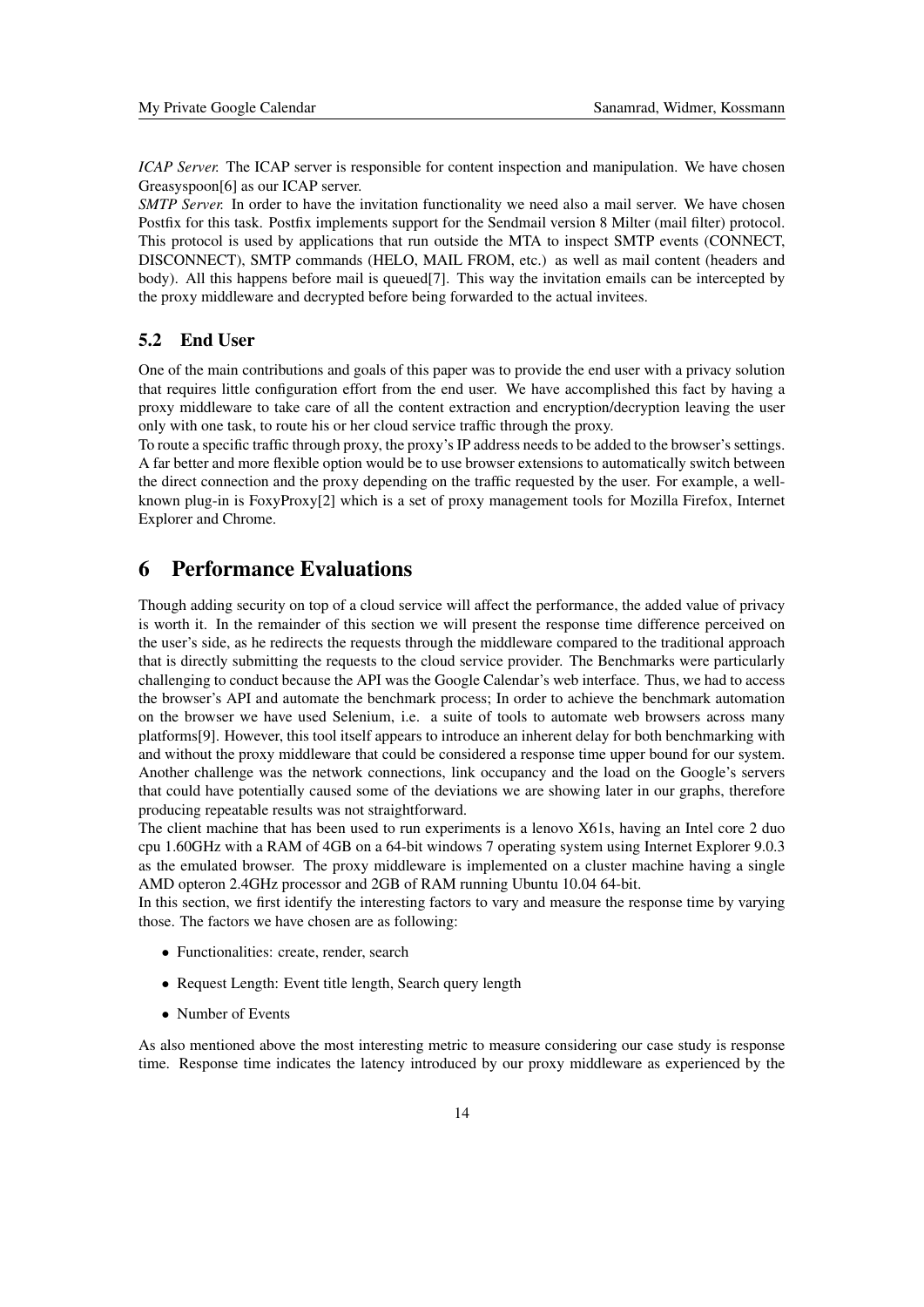end user. In other words, response time is considered the time difference between the timestamp that the request is issued by the user until the response is received by the user again.

Encryption response time(Create). First of all we are showing the response time of an Event creation once with and once without the interference of the proxy middleware. We variate the request length on the x-axis, i.e. the event title to see how encryption is affecting the response time as the request length grows. To vary the length of the request, we vary the number of words in the event title. In this experiment, we isolate the length of a single word(token) to be the average word size in English, which is 5[1], then we increment the number of words in a title by one to see the effect of encryption and hashing while creating an event. As shown in figure10, as expected by increasing the number of words in an event title, the response time increases but the factor is very small, so the trend is close to constant. Also as expected there is a noticeable difference between both approaches. However, as also described earlier the response time numbers are rather an upper bound and the user experience stays almost the same. Decryption response time(Render). The second benchmark we have conducted is considering



Figure 10: Event Creation overhead varying the number of words

the rendering of a calendar interface and the number of events that needs to be decrypted and displayed properly on a *month view* interface. In figure 11 we see that increasing the number of encrypted events that need to be rendered and shown on a calendar interface will affect the response time. However, we see that using the middleware proxy in some cases produces a small overhead compare to the direct connection but it will not change anything in what end user experiences. This is in fact related to the background prefetching calls done by JavaScript of the Google Calendar web interface.

Hashing and Decryption response time(Search). The goal of this benchmark is to show how fast a



Figure 11: Response Time of Rendering varying the number of events to be displayed

search query is being replaced with its tokens being hashed and how fast the result set is being decrypted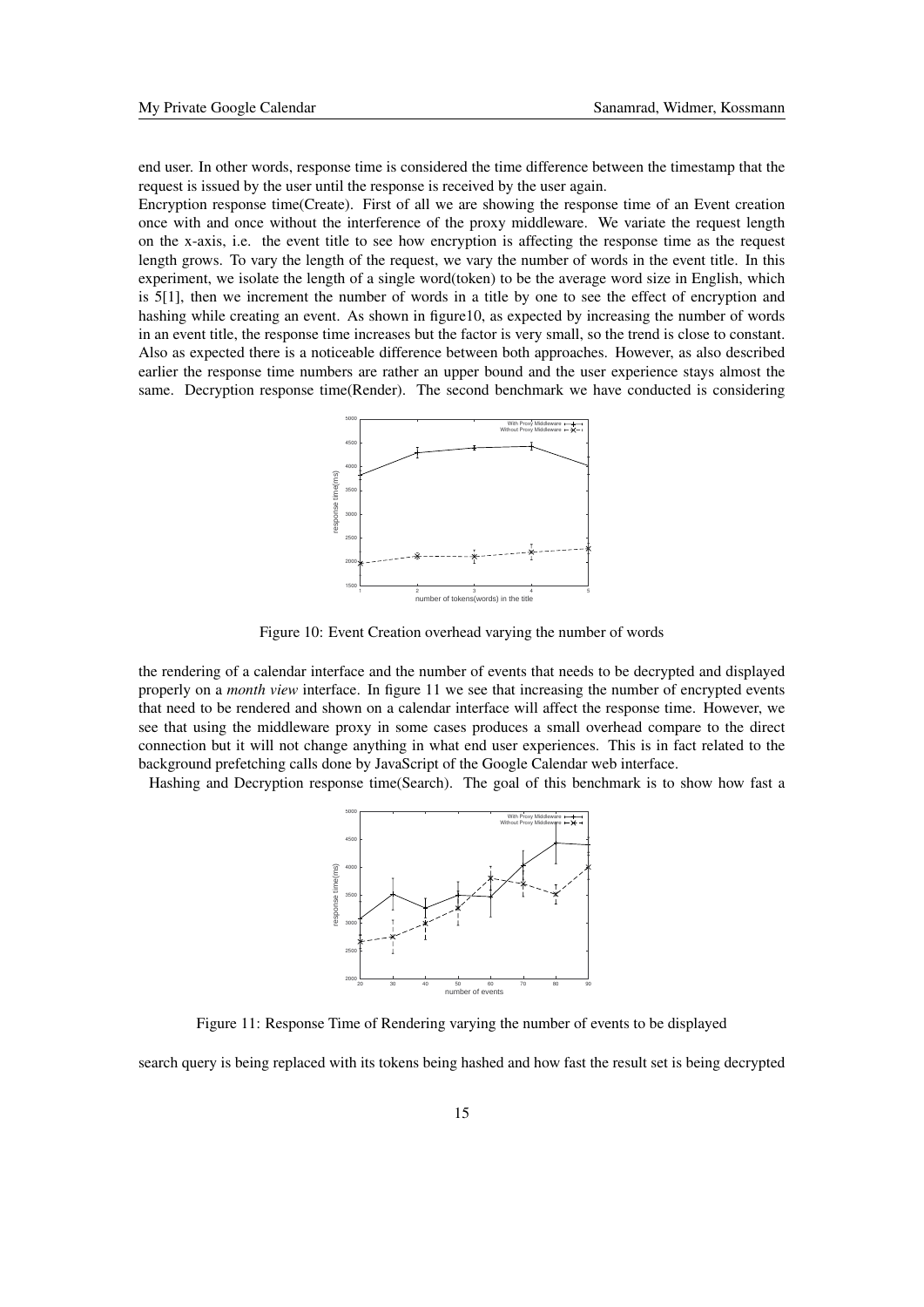and shown back to the user. Therefore, this benchmark targets the efficiency of the query tokenization, normalization and hashing module plus the decryption and post-filtering module. Take note that different mechanisms and algorithms are used for hashing(SHA2) and decryption(AES CBC). Before we analyze the benchmark results of figure 12, we introduce the type of events stored in the public cloud. These events follow an incremental pattern:

$$
\begin{array}{c}\nA \\
A \ B \\
B \ C\n\\ A \ B \ C \ D\n\\ A \ B \ C \ D \ E\n\end{array}
$$

Therefore, the queries are constructed accordingly, i.e. the first query will be *"A"* that has a minimum hashing overhead but has a lot of hits in the public cloud that need to decrypted. The last query will have 5 tokens, which introduces the maximum hashing overhead and a minimal decryption overhead since only one entry needs to be decrypted.

As shown in figure 12 the response time is measured while variating the length of the query. As the length of the query increases (consisting of more tokens) more hashing operations needs to be done, so we can see that the response time goes up but the overhead compared to the approach without middleware is in average less than 500 milliseconds(half a second), which can be considered negligible



Figure 12: Response Time of Search varying the Query Length

# 7 Related Work

The only comparable product[17] that guarantees encryption of the Google calendar data is from IBM developersWorks and it is basically an alteration of Google Calendar Quick Add Firefox extension[23]. The development of this extension requires the system to have Perl, GnuPG and Firefox. In order to make use of this extension the user should be familiar with software development in order to diagnose problems or configuration issues specific to their setup[17]. The core idea is that in the encryption stage, the currently entered event text will be stored on disk, an external program will encrypt it, and then the encrypted file will be read in and sent to Google's servers. On decryption, each event is written to disk, unencrypted, and the plain text read back in to be displayed to the user[17]. This approach has almost no portability and makes Google calendar impossible to use on any other device unless all the required programs are installed and the files storing the encrypted events are properly synchronized. Whereas in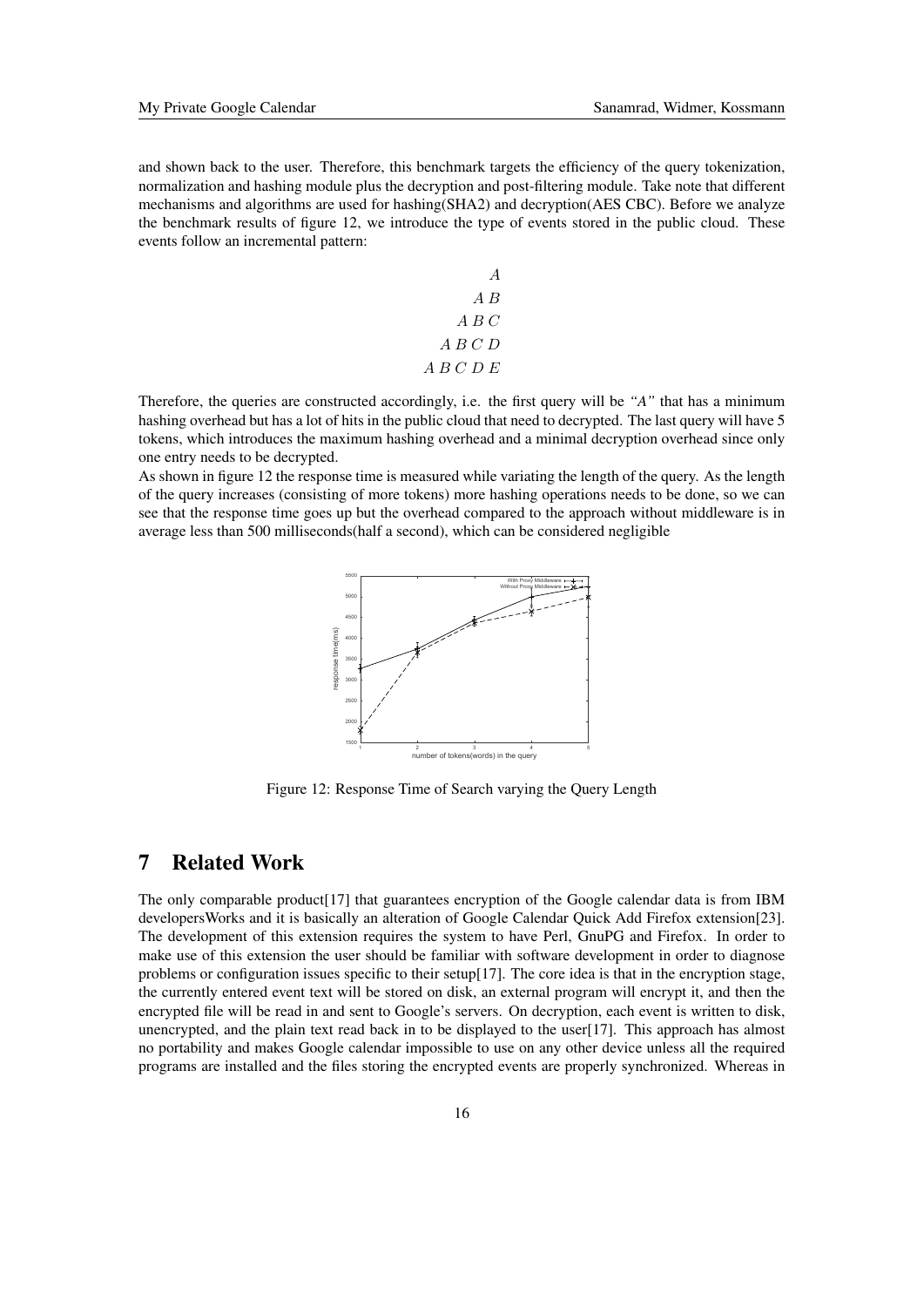our approach, the encryption is completely transparent to the user.

Another related work is iDataGuard[19] which is an interoperable security middleware for untrusted Internet data storage. Their main goal is to adapt to heterogeneity of interfaces of Internet data providers and enforce security constraints. They also allow search on encrypted data using a special indexing technique. Their case study was Amazon S3 and GMail. However as we can see their granularity is at the file level whereas we provide fine-grained encryption to preserve privacy of more complicated web application than just pure data storage.

Recently the concept of "Security as a Service" is emerging. A lot of security vendors such as McAfee and M86 are now leveraging cloud based models to deliver security solutions. It has been specially successful because like any other service, security can be outsourced and taken care of by the professional security providers. These vendors mostly provide their customers with spam and virus protection services. Their architecture has similarities to our approach, since they have also a centralized solution which is a private cloud that inspects the web and email traffic of the users and applies security procedures when necessary. Nevertheless, this model is not concerning the privacy of users fine-grained data in the public clouds, but rather investigates the traffic received by the user to be free of threats.

# 8 Conclusion

This paper proposes a novel and general approach to solve privacy issues in web applications by having a transparent encryption layer. The goal is to preserve the advantages of cloud-based web services (i.e., low cost, no administration, great user experience) without sacrificing privacy, performance, and functionality. The paper showed how this goal could be achieved for the Google Calendar service. A proxy architecture was devised and a number of new techniques were implemented in order to preserve the Google Calendar functionality on encrypted data. In particular, a new encryption scheme was presented that allows to search on the encrypted data. Furthermore, new techniques were devised to support the other features of Google Calendar in a transparent way. Performance experiments showed that the latency impact is tolerable.

There are a number of avenues for future research. First, we would like to port our approach to mobile devices. Using the current architecture, i.e. decoupling the encryption from the end user, we can support different devices by applying a minimal setting on these devices to route their calendar traffic through our proxy and the rest is handled by our system. If these devices use the web interface to access the calendar then our current solution will work. However, most of these cloud service providers have embedded application for the mobile devices such as smart phones and tablets out there. They use another protocol than http. For example, in our case study, Google uses GSync[5]; this service uses push technology to synchronize the entries of the user on multiple devices. Thus an extension to the proxy middleware might be required to be able to intercept also between these kind of protocols.

Second, we would like to apply our approach to other Web Applications such as Gmail, Google Contacts, Google Docs, and the services provided by other providers (e.g., Microsoft, Yahoo, Amazon, etc.). There are a number of new technical challenges that need to be addressed to support all the features of these services, but the general approach and the proxy architecture should still be applicable.

## **References**

- [1] English language. http://en.wikipedia.org/wiki/English language.
- [2] Foxyproxy: Proxy management tool. http://getfoxyproxy.org/.
- [3] Google calendar api. http://code.google.com/apis/calendar/data/2.0/developers\_guide.html.
- [4] Google calendar: Import and export. http://www.google.com/support/calendar/.